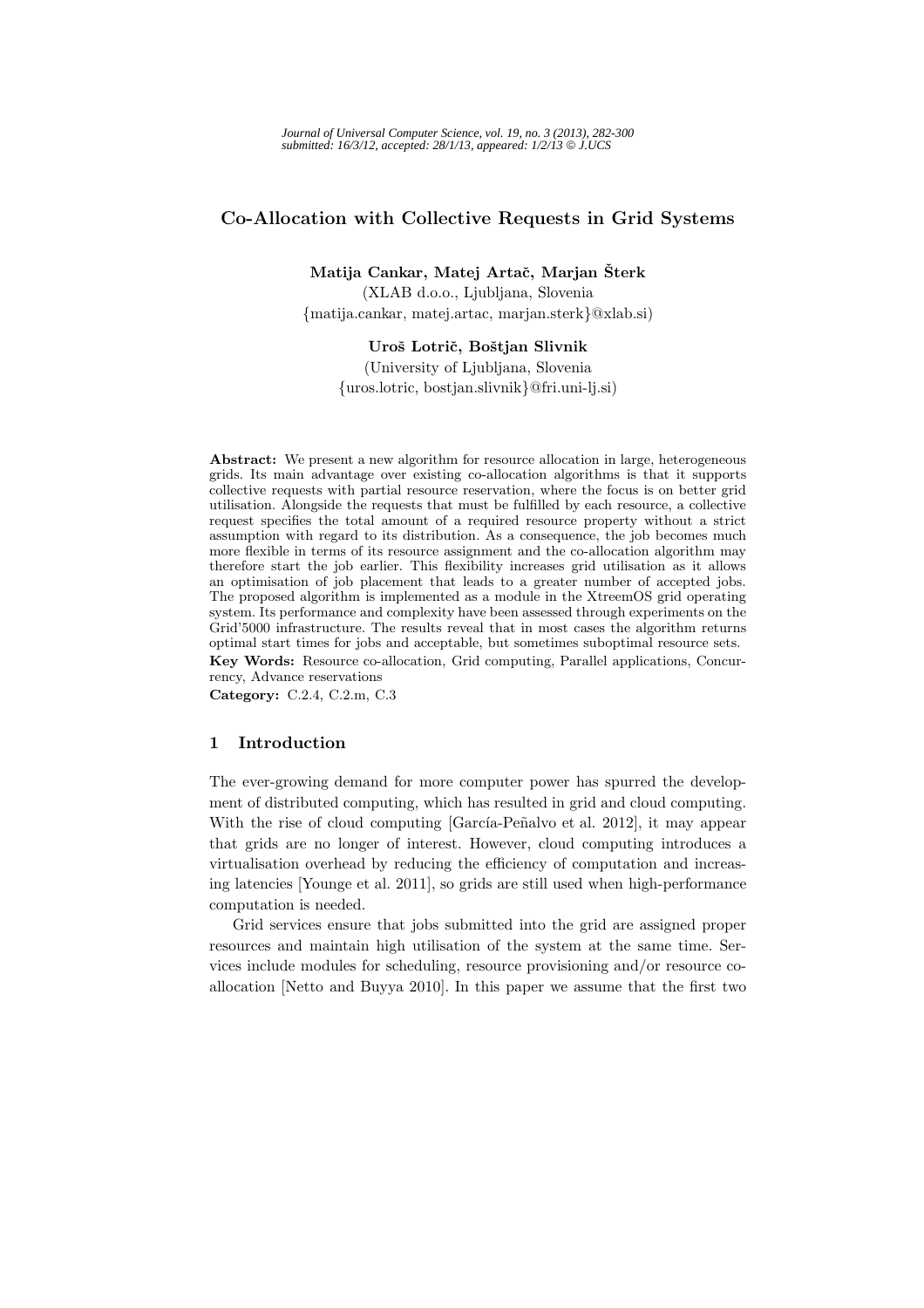services, essential to any system, are already in place. Our focus is on the coallocation service, which offers simultaneous access to resources hosted by autonomous providers [Czajkowski et al. 1999].

In homogeneous grids co-allocation modules operate with uniformly configured resources and usually handle requests such as "for a two-hour job, find ten resources, each with at least 4 GB of memory". This request might be too strict for heterogeneous grids with non-uniformly configured resources. It is very likely that a user would be satisfied with a request such as "for a two-hour job, find ten resources that together have at least 40 GB of memory". The latter request is more flexible and can lead to the job being started earlier and, at the same time, to better system utilisation.

We distinguish between two types of requests: *simple requests* consist only of requirements for each independent resource, while *collective requests* consist of at least one requirement for which the total quantity is specified regardless of its distribution.

Simple requests can easily be serviced by well-known co-allocators such as Gara [Foster et al. 1999], JSS [Elmroth and Tordsson 2007], HARC [MacLaren 2007], OAR [Nicolas et al. 2011], KOALA [Mohamed and Epema 2008] and GridARS [Takefusa et al. 2007]. The approach of describing requests with looser constraints used by [Liu and Foster 2003] is general enough to handle collective requests. However, their resource matching implemented as a constraint satisfaction problem does not focus on system utilisation. Another efficient online co-allocation algorithm which only handles simple requests is based on range searches to identify available resources simultaneously [Castillo et al. 2009]. If resources can be partially reserved, provisioning of resources is even more flexible. PlanetLab [Chun et al. 2003] enables sharing of resources but lacks the automatic co-allocation module common to grids. OAR [Nicolas et al. 2011] provides a kind of resource sharing between multiple users, but only within one reservation. More advanced partial reservation is supported by XtreemOS [Cortes et al. 2008, Nou et al. 2010].

The majority of the co-allocators cited here have deficiencies that we believe can be overcome if co-allocation supports collective requests with partial resource reservation and uses local optimisation of job placement. This approach ensures that fewer jobs are rejected and accepted jobs are started earlier. The basic idea behind the approach, with preliminary results, was presented in [Cankar et al. 2010].

Section 2 of the paper includes a formal definition of the co-allocation problem. Section 3 explains the proposed co-allocation algorithm and Section 4 describes the experimental set-up and the main results. The paper concludes with the main findings and some ideas for future work.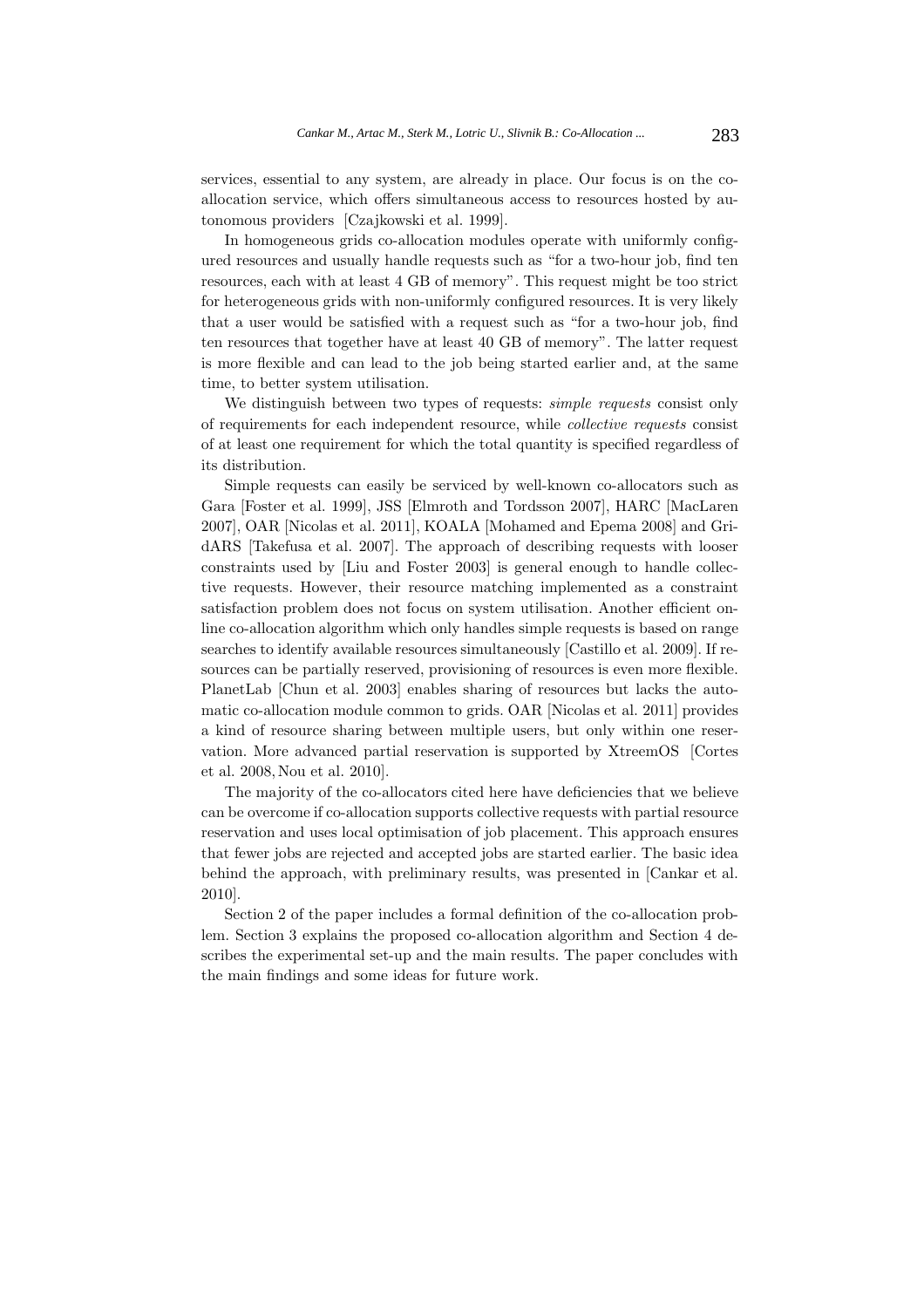# **2 Co-allocation**

The problem of co-allocation is the selection of a set of resources that fulfil a given request. A *resource* is the smallest unit that can function independently and is described by a list of *resource properties*. Quantitative resource properties are specified in standard units, while qualitative resource properties are described with predefined labels. In a typical grid system, a resource is a computer node that can be described by quantitative resource properties such as the amount of memory and the CPU frequency, and by qualitative resource properties such as the CPU architecture and the version of the operating system. Additionally, a list of resource properties can include the price of the computation, latencies or bandwidths between the resources and the data store. Each grid system has its own list of resources and a pre-defined list of resource properties. The set of all quantitative resource properties on the grid is denoted by  $P$  and the amount of resource property  $P_i$  available on resource  $R_i$  is denoted by  $p_{ij}$ . The amount of resource property  $P_i$  reserved at time t on resource  $R_j$  is given by *timetable*  $T_{ij}(t)$ .

A *job* consists of the application, the input data, and the request that describes a relevant resource set. In our case a *collective request* consists of:

- $-$  the job duration  $t_{res}$  for which the reservation is needed,
- **–** the number of resources N to be allocated,
- the earliest and/or latest possible start time,  $t_e$  and  $t_l$ ,
- $-$  a set of values  $e_i$ , where  $e_i$  specifies the minimum amount of quantitative resource property  $P_i$  available at each resource,
- $-$  a set of values  $d_i$ , where  $d_i$  specifies the minimal amount of quantitative resource property  $P_i$  over all allocated resources, and
- **–** a set of qualitative requirements.

It is mandatory to set  $t_{res}$  and N. If  $t_e$  and  $t_l$  are not specified,  $t_e$  equals the time of submission and  $t_l = t_e + t_C$ , where  $t_C$  is a predefined time constant. If  $e_i$  is undefined, a predefined small positive value of resource property is used. If  $d_i$  is undefined, a request becomes a *simple request* where  $d_i = Ne_i$ .

An *admissible solution* to the co-allocation problem consists of the start time  $t<sub>s</sub>$  and a corresponding set of exactly N resources that satisfy the request and are available in a time slot defined by the interval  $[t_s, t_s + t_{\text{res}}]$ .

The utilisation of each quantitative resource property  $P_i$  at time t on a set of resources  $\mathcal R$  is defined as a ratio between the reserved amount of resource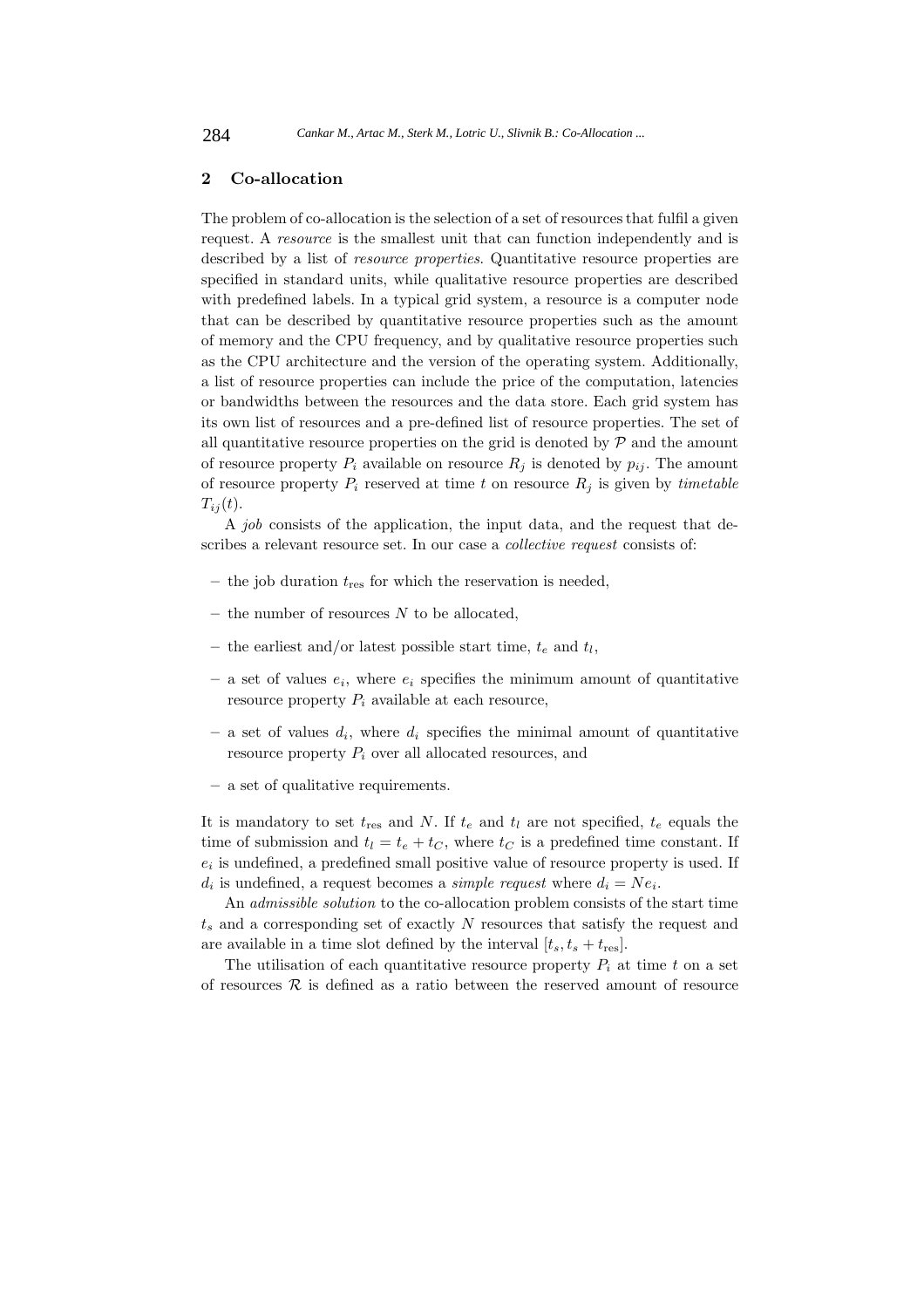property and the total amount of the resource property

$$
u_i(\mathcal{R}, t) = \frac{\sum_{R_j \in \mathcal{R}} T_{ij}(t)}{\sum_{R_j \in \mathcal{R}} p_{ij}} \quad . \tag{1}
$$

Ideal utilisation is achieved when  $u_i(\mathcal{R}, t)$  equals 1 while values smaller than 1 indicate an excessive amount of the resource property  $P_i$ . Values larger than 1 characterise non-permissible situations, utilising more resources than available. To ensure that resources are utilised well, values smaller than but close to 1 are preferred. We have expressed overall utilisation of resources  $\mathcal R$  in terms of the *utilisation factor*

$$
U(\mathcal{R},t) = \prod_{P_i \in \mathcal{P}} u_i(\mathcal{R},t) \quad . \tag{2}
$$

We chose the multiplication of utilisations because it favours admissible solutions with high  $u_i(\mathcal{R}, t)$  more intensively than summation. The utilisation factor therefore encourages the placing of new jobs on resources with a higher utilisation rate. This can lead to a smaller number of running resources and consequently some energy savings.

The admissible solution is *optimal* if it has the earliest start time and no other admissible solution with the same start time has a higher utilisation factor.

Even though the utilisation factor is obtained by multiplying utilisations, optimal requirement fulfilment is still an NP-complete problem. The proof is given in the Appendix.

## **3 The Co-allocation Algorithm**

Based on the request the algorithm outputs a list of resources selected for the job, the reservation time, and the updated timetables. If a solution is not found, the list of resources is empty and the reservation time is undefined.

The proposed algorithm consists of six phases: in Phase I the algorithm requests an initial set of resources from the resource discovery system; in Phase II it checks whether the initial set of resources provides a sufficient amount of resource properties; in Phase III it constructs a set of potential start times; in Phase IV it examines the set of start times and tries to find the earliest admissible solution; in Phase V it improves the admissible solution; finally, in Phase VI, it reserves the resources and forms the output.

### **3.1 Phase I — Resource Discovery**

The algorithm selects a set  $\mathcal{R}_{job}$  of resources that comply with all requirements regardless of the timetables  $d_i$ , and passes the set to Phase II. For better chances of success the algorithm requires  $M \cdot N$  resources from a resource discovery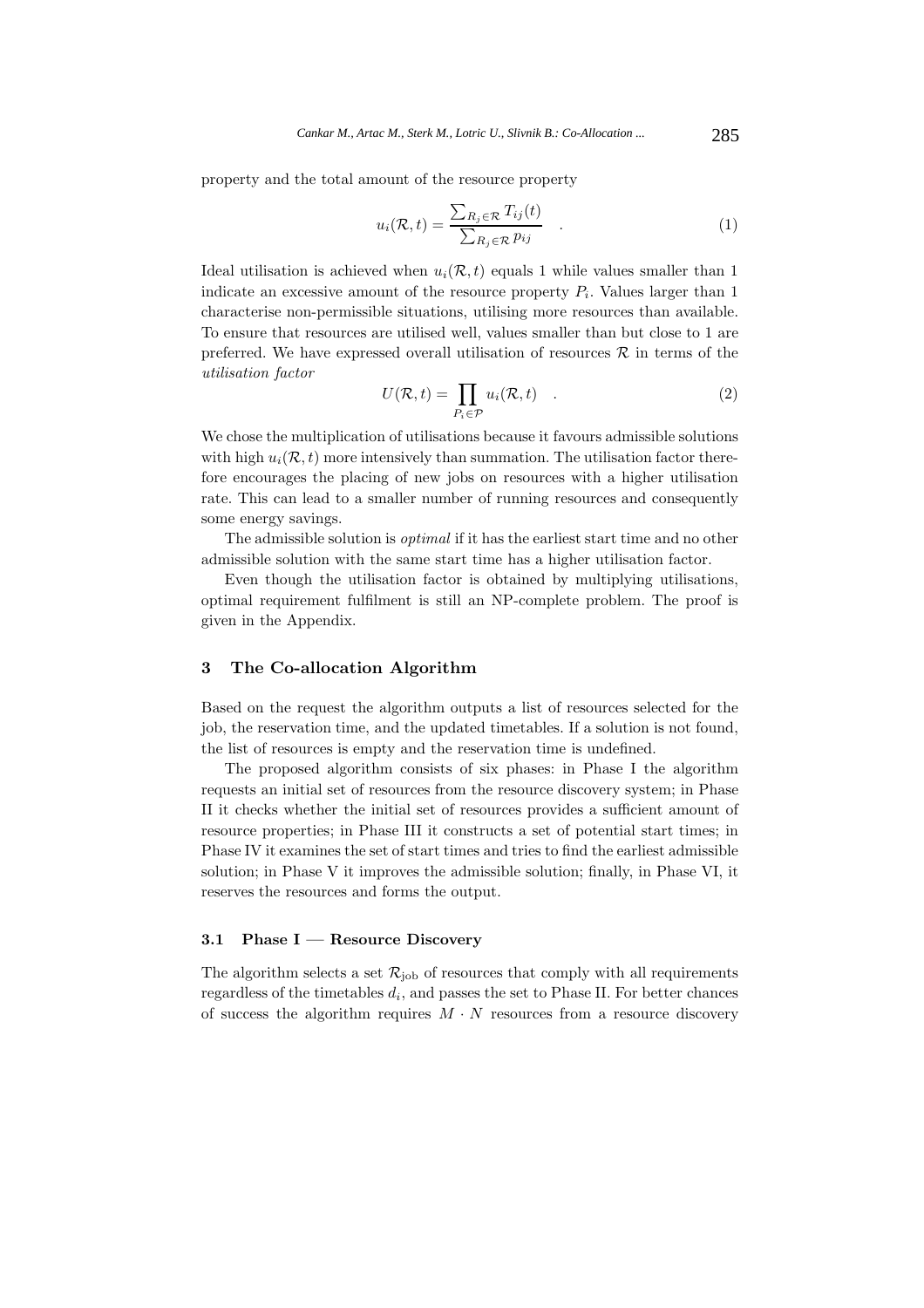**Phase II**: Resource candidates examination

**1 foreach**  $P_i$  ∈  $P$  **do** let  $R_{\omega(1)}, R_{\omega(2)}, \ldots, R_{\omega(M \cdot N)}$  be resources of  $\mathcal{R}_{\text{job}}$ **2** sorted by  $P_i$  in descending order **if**  $\sum_{l=1}^{N} p_{i\omega(l)} < d_i$  then **4**  $M = 2M$ **5** go to Phase I **6 end 7 end**

service, where  $M \in [M_{\text{init}}, M_{\text{max}}]$  for  $M_{\text{init}} \geq 1$ . Initially M is set to  $M_{\text{init}}$  but can be increased on return from unsuccessful subsequent phases. Larger values of M increase the search space and the possibility of finding a solution, but at the same time they increase the algorithm response time.

If at least N resources are selected, the algorithm proceeds to Phase II. Otherwise, a solution cannot be constructed, the job request is rejected, and the algorithm terminates. The algorithm may later return from subsequent phases to Phase I. In this case the job is also rejected if  $M > M_{\text{max}}$  or if the algorithm selects the same resource set  $\mathcal{R}_{\rm job}$  again.

#### **3.2 Phase II — Examination of the Resources**

This phase checks whether the initial set of resources provides a sufficient amount of resource properties, regardless of distribution.

As shown in Phase II, for each quantitative resource property  $P_i$ , the resources are sorted in descending order and the first  $N$  resources are checked to see whether they fulfil the given requirement  $d_i$ . If a check for any resource property fails, the algorithm returns to Phase I with  $M$  doubled. Otherwise, the algorithm proceeds to Phase III.

#### **3.3 Phase III — Finding a Set of Potential Start Times**

In this phase the potential start times are obtained from the timetables. As shown in Phase III, the algorithm first computes functions  $a_{ij}(t)$ ,  $A_i(t)$ , and  $A_j^s(t)$  for each resource  $R_j$ . The function  $a_{ij}(t)$  expresses the amount of a resource property  $P_i \in \mathcal{P}$  of a resource  $R_j \in \mathcal{R}_{\text{job}}$  in time t. The function  $A_i(t)$  indicates whether in time  $t$  the available amounts of resource properties of the resource  $R_j$  are sufficient for the request. The function  $A_i^s(t)$  equals 1 if and only if the resource  $R_j$  is continuously available in the time interval  $[t, t + t_{\text{res}}]$ , or 0 otherwise.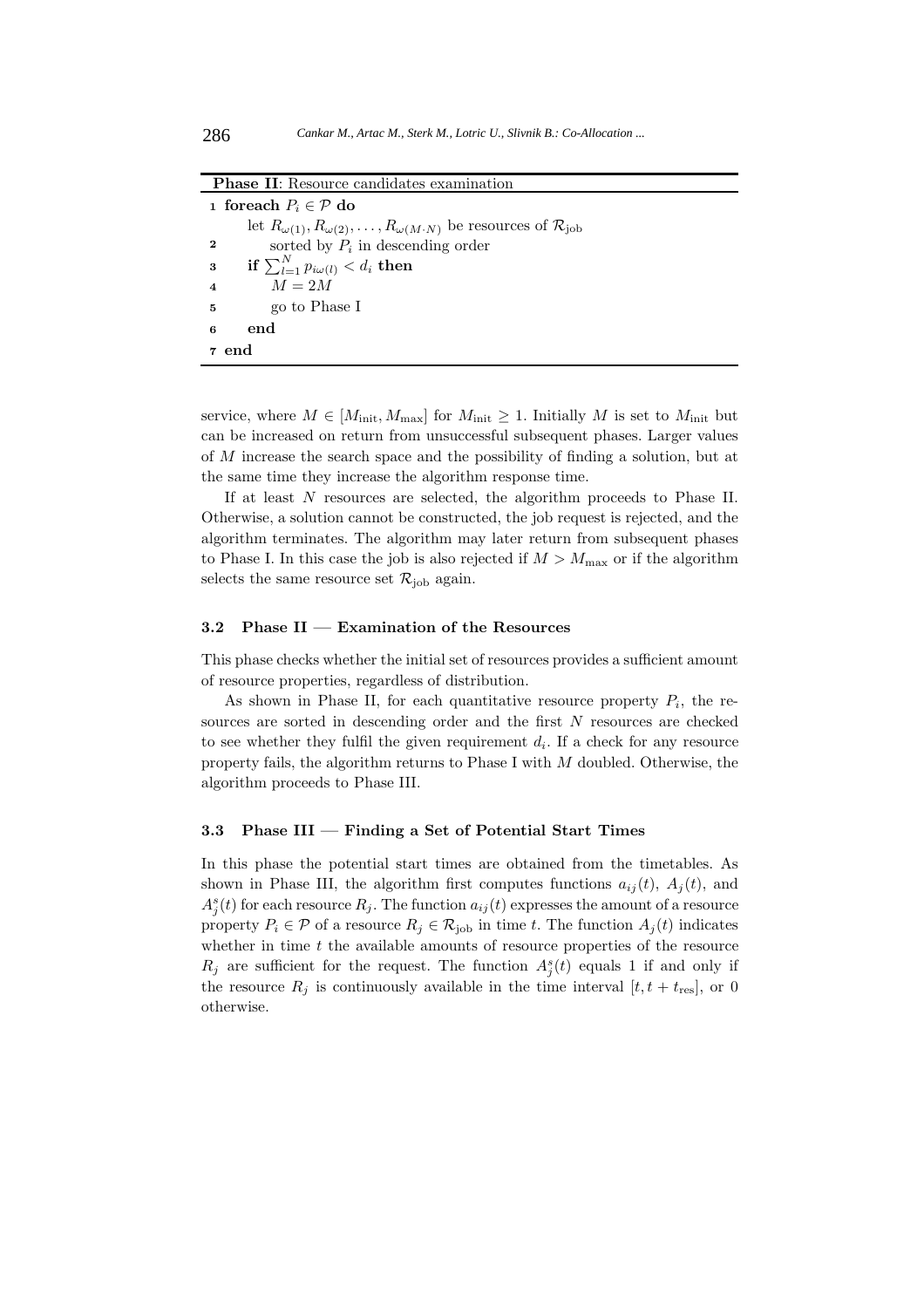| 1 foreach $R_i \in \mathcal{R}_{\text{job}}$ do                                                                                           |                                                                                                                                                      |  |  |  |  |
|-------------------------------------------------------------------------------------------------------------------------------------------|------------------------------------------------------------------------------------------------------------------------------------------------------|--|--|--|--|
|                                                                                                                                           | $\forall P_i \in \mathcal{P} : a_{ij}(t) = \begin{cases} p_{ij} - T_{ij}(t) & t \in [t_e, t_l + t_{\text{res}}] \\ 0 & \text{otherwise} \end{cases}$ |  |  |  |  |
|                                                                                                                                           | $A_j(t) = \begin{cases} 1 & \forall i \colon e_i \leq a_{ij}(t) \\ 0 & \text{otherwise} \end{cases}$                                                 |  |  |  |  |
| 4 $A_j^s(t) = \min_{t' \in [t, t+t_{\text{res}}]} A_j(t')$                                                                                |                                                                                                                                                      |  |  |  |  |
| 5 end                                                                                                                                     |                                                                                                                                                      |  |  |  |  |
| 6 $\mathcal{T} = \{t : \exists R_i \in \mathcal{R}_{\text{job}}, P_i \in \mathcal{P} : A_i^s(t) = 1 \land a_{ij}(t) \text{ increases}\}\$ |                                                                                                                                                      |  |  |  |  |
|                                                                                                                                           |                                                                                                                                                      |  |  |  |  |

**Phase III**: Finding a set of potential start times



Figure 1: Construction of start-time candidates in Phase III – start time filtering.

Using these functions a set  $\mathcal T$  containing all possible *start-time candidates* is constructed and passed to Phase IV as shown in Figure 1. The job can be started at any time within the grey interval, but only times in which the amount of a resource property of any resource increases must be considered. Note that any increase of a resource property at any node can result in the fulfilment of requirements  $d_i$ .

# **3.4 Phase IV — Construction of an Admissible Solution**

In Phase IV the algorithm constructs an admissible solution based on the earliest possible start time.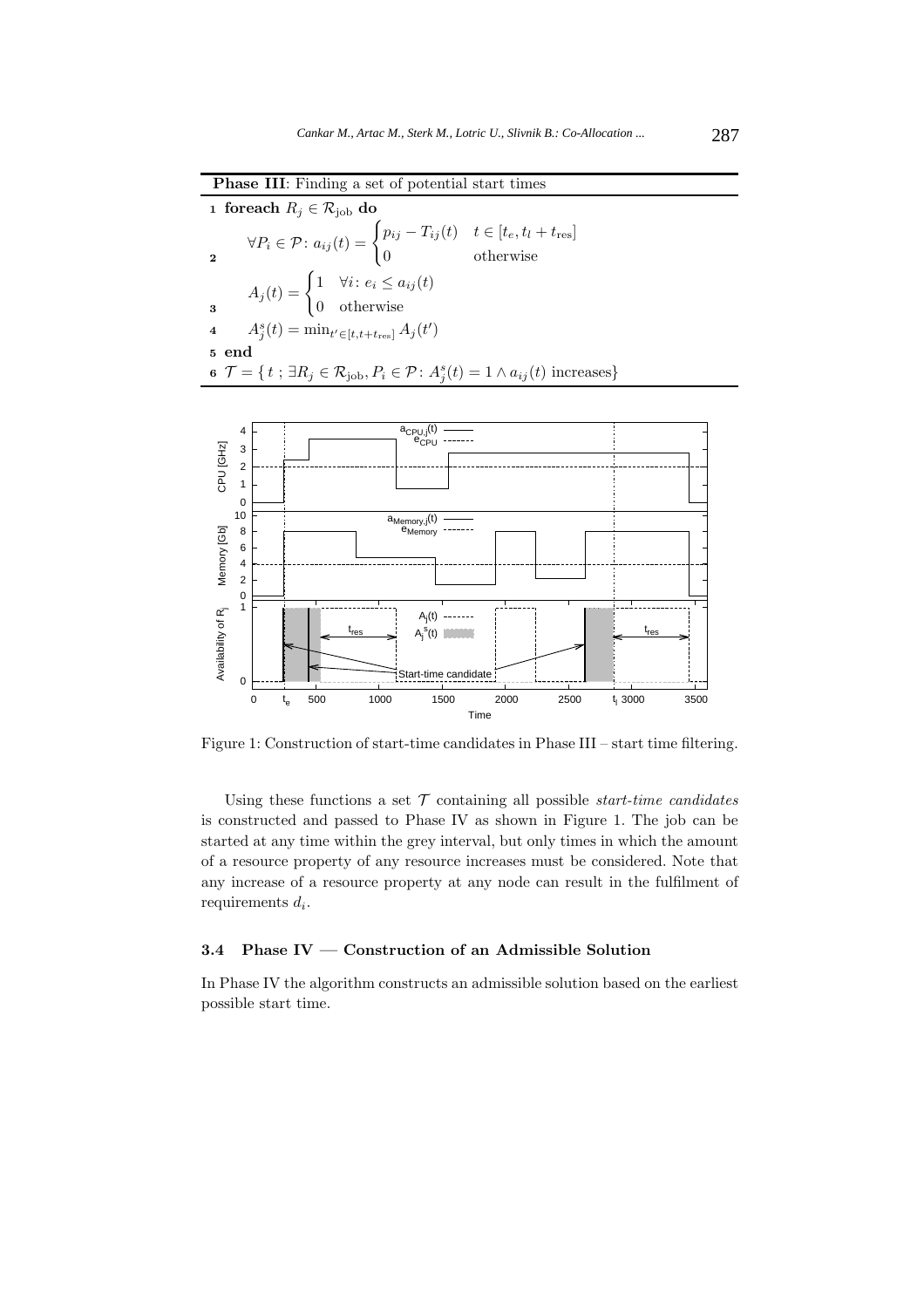For each  $t \in \mathcal{T}$ , from the earliest to the latest, it first computes the minimal amounts  $a_{ij}^t = p_{ij} - T_{ij}^t$  of resource properties available during the whole reservation interval  $[t, t + t_{\text{res}}]$  where  $T_{ij}^t = \max_{t' \in [t, t + t_{\text{res}}]} T_{ij}(t')$ . It then constructs a set  $\mathcal{R}_a$  of available resources and tries to find a set  $\mathcal{R}_s$  of N resources forming an admissible solution. If more than N resources are available, the set  $\mathcal{R}_s$  is constructed by the SelectAndSwap function Phase IV. If the set  $\mathcal{R}_s$  is admissible, the algorithm proceeds to Phase V; otherwise it returns to Phase I with M doubled.

The SelectAndSwap function only returns a non-empty set  $\mathcal{R}_s$  of resources when the condition  $u_i(\mathcal{R}_s, t') \leq 1, t' \in [t, t + t_{\text{res}}]$  is valid for all resource properties  $P_i$  after the job is placed. To simplify the computation of the condition, only the worst-case utilisation

$$
\widetilde{u}_i(\mathcal{R}, t) = \frac{d_i + \sum_{R_j \in \mathcal{R}} T_{ij}^t}{\sum_{R_j \in \mathcal{R}} p_{ij}}
$$
\n(3)

is considered. The SelectAndSwap function first tries to form an admissible resource set  $\mathcal{R}_s$  by selecting N resources with high amounts of available resource properties. It cyclically sweeps through the resource properties and in each cycle selects the resource from  $\mathcal{R}_a$  with the highest amount of the current resource property (lines 3 to 7). While  $\mathcal{R}_s$  is not admissible, the algorithm tries to improve it by swapping the resources from  $\mathcal{R}_s$  with those from  $\mathcal{R}_a$  (lines 9 to 22). In each iteration it determines the resource property  $P_v$  for which the resources from  $\mathcal{R}_s$ are most severely violate the utilisation. The function prefers to select  $R_m \in \mathcal{R}_a$ with a high amount of resource property  $P_v$ , while it selects the resource from  $\mathcal{R}_s$  at random. Resources are only swapped if no unfulfilled resource property gets worse and no previously fulfilled resource property becomes unfulfilled. The function gives up the search for an admissible solution when all resources from  $\mathcal{R}_a$  have been tested for the same  $P_v$  or after  $L_1 \cdot N$  attempts, where  $L_1$  is a constant set by a system administrator.

Random swapping provides a wider sweep across multiple resource properties while keeping the algorithm simple. Furthermore, the randomness prevents the algorithm from getting stuck (as occurs, for example, when swapping of the same two resources in two consecutive iterations results in repetitive switching between two inadmissible solutions).

### **3.5 Phase V — Solution Optimisation**

In Phase V the algorithm tries to improve the admissible solution by increasing the utilisation factor while retaining the same start time. As we are interested in the utilisation of the grid after the job is placed, the estimation  $\tilde{U}(\mathcal{R}, t) =$  $\prod_{P_i \in \mathcal{P}} \widetilde{u}_i(\mathcal{R}, t)$  of the utilisation factor is used as a criterion.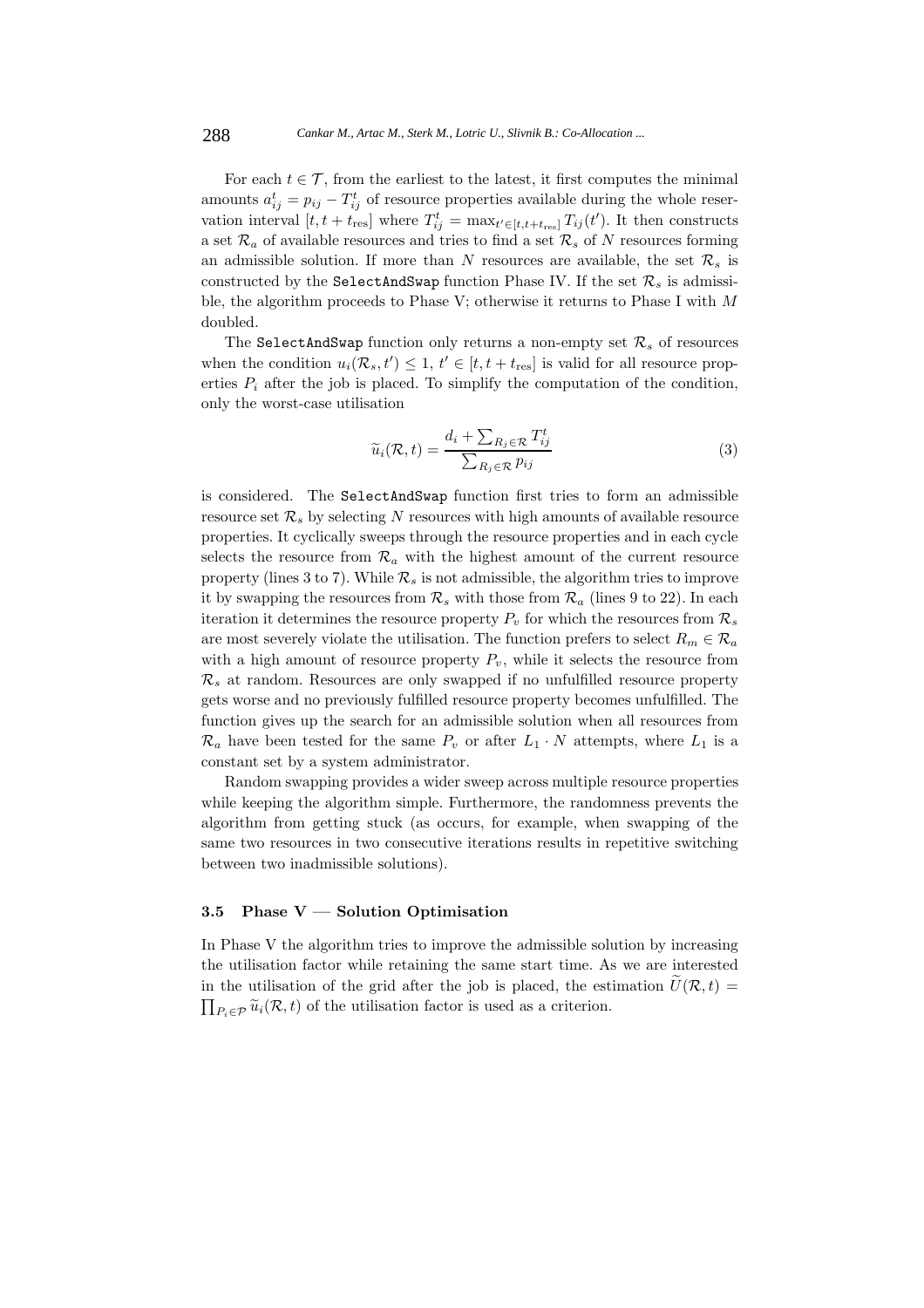**Phase IV:** Construction of an admissible solution

**1 for**  $t \in \mathcal{T}$  *ordered in the ascending order* **do** 2  $\mathcal{R}_a = \{ R_j \in \mathcal{R}_{job}; A_j^s(t) = 1 \}$  $\forall R_j \in \mathcal{R}_a, \forall P_i \in \mathcal{P} \colon a_{ij}^t = p_{ij} - T_{ij}^t$ **4 switch**  $|\mathcal{R}_a|$  **do 5 case**  $\langle N: \mathcal{R}_s = \emptyset \rangle$ **6 case** =  $N: \mathcal{R}_s = \mathcal{R}_a$ **7 case** >  $N$ :  $\mathcal{R}_s$  = SelectAndSwap( $\mathcal{R}_a$ ) **8 end**  $\textbf{if} \,\, \forall \mathcal{P}_i \in \mathcal{P} : \sum_{R_j \in \mathcal{R}_s} a_{ij}^t \geq d_i \,\, \textbf{then}$ **10** go to Phase V **11 end 12 end 13**  $M = 2M$ ; go to Phase I **1 function**  $\mathcal{R}_s$  = SelectAndSwap( $\mathcal{R}_a$ ) **2**  $\mathcal{R}_s = \emptyset$ ; **<sup>3</sup> for** k = 1 **to** N **do** 4  $k' = (k-1) \bmod |\mathcal{P}| + 1$ s select (randomly)  $R_k$  from  $\{R_j \in \mathcal{R}_a; \forall R_{j'} \in \mathcal{R}_a : a_{k'j}^t \geq a_{k'j'}^t\}$ **6**  $\mathcal{R}_s = \mathcal{R}_s \cup \{R_k\}; \mathcal{R}_a = \mathcal{R}_a \setminus \{R_k\}$ **<sup>7</sup> end 8**  $c = 1$ ;  $m = 0$ **9 while**  $(\exists P_i \in \mathcal{P} : \tilde{u}_i(\mathcal{R}_s, t) > 1) \land (c \leq NL_1) \land (m \leq |\mathcal{R}_a|)$  **do**<br> **10**  $m = m + 1$ ;  $k = 1$  $m = m + 1; k = 1$ 11 let  $P_v$  be a random resource property from  $\{P_i \in \mathcal{P}; \forall P_{i'} \in \mathcal{P} : \widetilde{u}_i(\mathcal{R}_s, t) \geq \widetilde{u}_{i'}(\mathcal{R}_s, t)\}\$ 12 let  $R_m \in \mathcal{R}_a$  be the *m*-th resource of  $R_{\omega(1)}, R_{\omega(2)}, \ldots, R_{\omega(|\mathcal{R}_a|)}$  sorted by  $P_v$  in descending order 13 let  $R_{\pi(1)}, R_{\pi(2)}, \ldots, R_{\pi(N)}$  be resources of  $\mathcal{R}_s$  in a random order **<sup>14</sup> repeat** 15  $\mathcal{R}'_s = \mathcal{R}_s \cup \{R_m\} \setminus \{R_{\pi(k)}\}$  $canswap = \bigwedge_{i=1}^{|\mathcal{P}|} \left( \sum_{R_j \in \mathcal{R}'_s} a_{ij}^t \geq \min(\sum_{R_j \in \mathcal{R}_s} a_{ij}^t, d_i) \right)$ **16 <sup>17</sup> if** canswap **then** 18  $\mathcal{R}_s = \mathcal{R}'_s$ ;  $\mathcal{R}_a = \mathcal{R}_a \cup \{R_{\pi(k)}\} \setminus \{R_m\}$ ;  $m = 0$ **<sup>19</sup> end 20**  $k = k + 1; c = c + 1$ **21 until**  $(k \leq N) \wedge (c \leq NL_1) \wedge (\neg \text{canswap})$ ; **<sup>22</sup> end**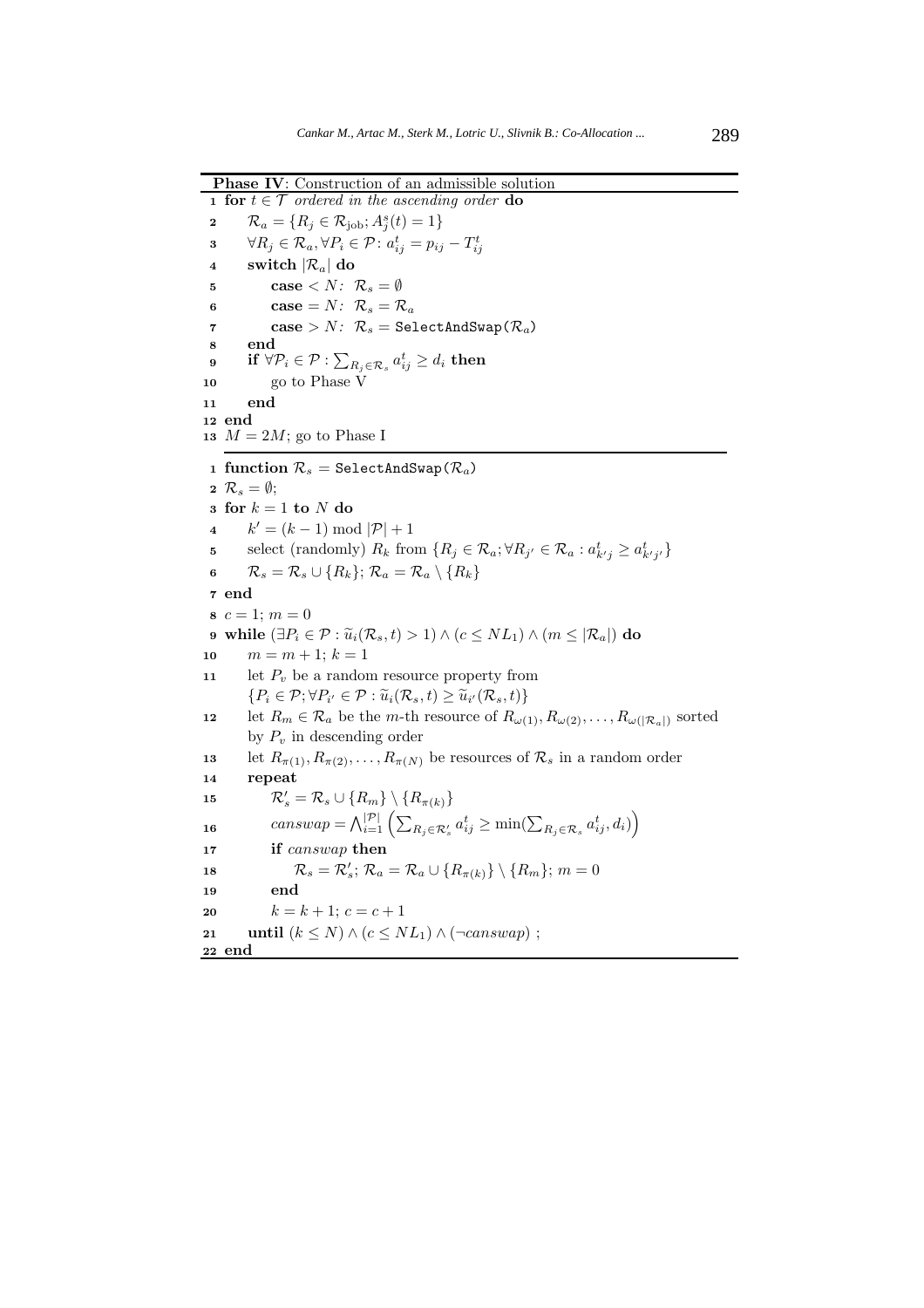| <b>Phase V:</b> Solution optimisation                                                                                                                                   |  |  |  |  |
|-------------------------------------------------------------------------------------------------------------------------------------------------------------------------|--|--|--|--|
| <b>1 if</b> $ \mathcal{R}_a  = 0$ then go to Phase VI;                                                                                                                  |  |  |  |  |
| 2 for $c = 1$ to $NL_2$ do                                                                                                                                              |  |  |  |  |
| let $R_s$ be a random resource from $\mathcal{R}_s$<br>3                                                                                                                |  |  |  |  |
| let $R_a$ be a random resource from $\mathcal{R}_a$<br>$\overline{\mathbf{4}}$                                                                                          |  |  |  |  |
| $\mathcal{R}'_s = \mathcal{R}_s \cup \{R_a\} \setminus \{R_s\}$<br>5                                                                                                    |  |  |  |  |
| if $(\forall P_i \in \mathcal{P} : \widetilde{u}_i(\mathcal{R}'_s, t) \leq 1) \wedge (\widetilde{U}(\mathcal{R}'_s, t) \geq \widetilde{U}(\mathcal{R}_s, t))$ then<br>6 |  |  |  |  |
| $\mathcal{R}_s = \mathcal{R}'_s$<br>7                                                                                                                                   |  |  |  |  |
| $\mathcal{R}_a = \mathcal{R}_a \cup \{R_s\} \setminus \{R_a\}$<br>8                                                                                                     |  |  |  |  |
| end<br>$\mathbf{Q}$                                                                                                                                                     |  |  |  |  |
| 10 end                                                                                                                                                                  |  |  |  |  |

The algorithm performs  $N \cdot L_2$  attempts to improve the admissible solution, where  $L_2$  is a constant set by a system administrator. In each attempt it randomly selects one resource from the admissible solution and one from the other available resources. The resources are swapped if the new resource set forms an admissible solution with an increased utilisation factor.

#### **3.6 Phase VI — Resource Reservation**

Finally, the algorithm reserves the resources constituting the solution, updates the timetables, and returns the start time and the list of resources.

To reserve a quantitative resource property  $P_i$  on each resource in  $\mathcal{R}_s$ , the algorithm updates the timetables  $T_{ij}(t') \leftarrow T_{ij}(t') + e_i + r_i \cdot (d_i - Ne_i)$ , where  $t' \in [t, t+t_{\text{res}}]$  is the reservation time interval and  $r_i = (a_{ij}^t - e_i)/\sum_{j=1}^N (a_{ij}^t - e_i)$ .

The reservation might fail because some of the selected resources have been reserved in the meantime by another co-allocation service. In this case the algorithm returns to Phase I without modifying the parameter M.

#### **4 Experimental Work**

The algorithm was implemented in the XtreemOS operating system and evaluated on the Grid'5000 infrastructure in terms of solution quality, time complexity, and operating system and infrastructure overheads.

#### **4.1 Implementation**

XtreemOS [Cortes et al. 2008,Nou et al. 2010] was used because of its modular architecture, which allows us to easily incorporate the presented co-allocation algorithm into the system. It also supports partial resource reservations.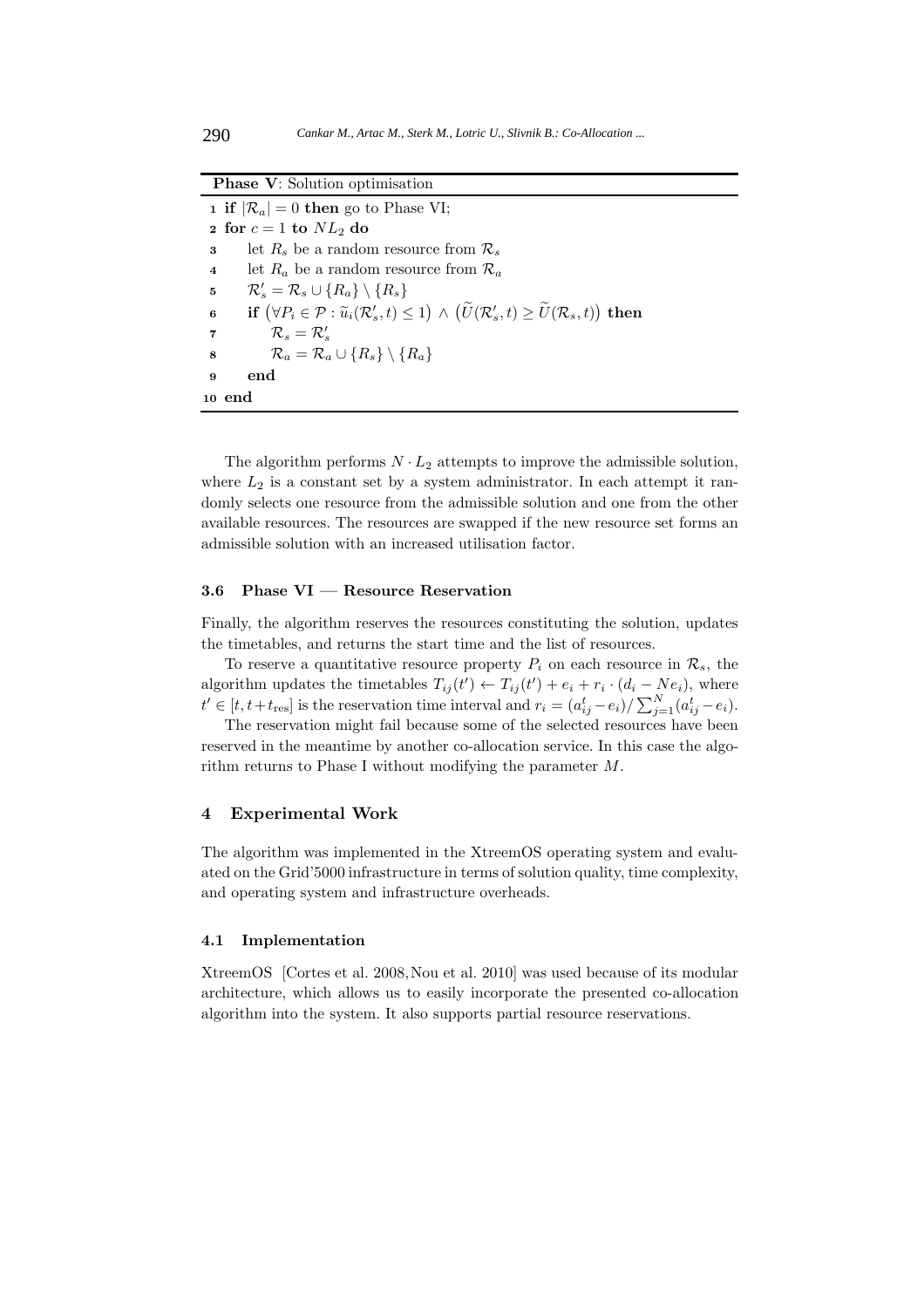| Resource property $(P_i)$ | Average $(\bar{p}_i)$ | Standard               | Min  | Max  |
|---------------------------|-----------------------|------------------------|------|------|
|                           |                       | deviation $(\sigma_i)$ |      |      |
| Number of CPU cores       | 2.90                  | 1.51                   |      |      |
| CPU frequency [GHz]       | 2.68                  | 0.36                   | 1.40 | 3.60 |
| Total amount of RAM [GB]  | 2.95                  | 0.84                   | 0.73 | 7 71 |

Table 1: PlanetLab resource-property statistics for 606 nodes

The XtreemOS resource management system consists of the Service/Resource Discovery Service and the Application Execution Manager. It was built to support dynamic and heterogeneous grids where nodes can join and leave at any time, and may consist of a mix of cluster and desktop nodes. The core services run on dedicated nodes which can vary in number depending on the size of the system. This approach allows the resource management system to better adapt to changes in the grid and solve scaling and load-balancing problems [Foster and Jennings 2004]. Service/Resource Discovery Service agents work in a peerto-peer fashion using a distributed hash table and provide resource information to the Application Execution Manager. The co-allocation service was integrated into the Application Execution Manager, which is responsible for managing jobs and resources.

#### **4.2 Test Data**

Grid'5000 does not support partial reservations and workload is represented by the list of accepted reservations. We therefore decided to use PlanetLab workload data instead, since these are measured and logged every five minutes. The PlanetLab platform [Chun et al. 2003] is a research environment consisting of diverse computer nodes, where each node can be used simultaneously by multiple users. For the experiments we selected 606 PlanetLab nodes for which data such as CPU frequency, number of CPU cores and memory were available. The experiments are based on platform-usage data for the working day 18 August 2010, midnight-to-midnight. The basic statistics of the nodes are presented in Table 1. The test cases were constructed from these data.

Each test case consists of a set of PlanetLab nodes already occupied according to the given platform-usage data and a new request that must be fulfilled by resources from this set. The same conditions were established on XtreemOS deployed on the Grid'5000 infrastructure.

The duration of the new request  $t_{res}$  was chosen from the set  $\{10 \text{ min}, 30 \text{ min},$ 1 h, 2 h, 3 h, 5 h} and the number of requested resources  $N$  from the set  $\{2, 5, 10, 15, 30, 60\}$ . The earliest start time  $t_e$  and the latest finish time  $t_l + t_{\text{res}}$ were selected randomly from the intervals [0 h, 5 h 50 min] and [18 h 10 min,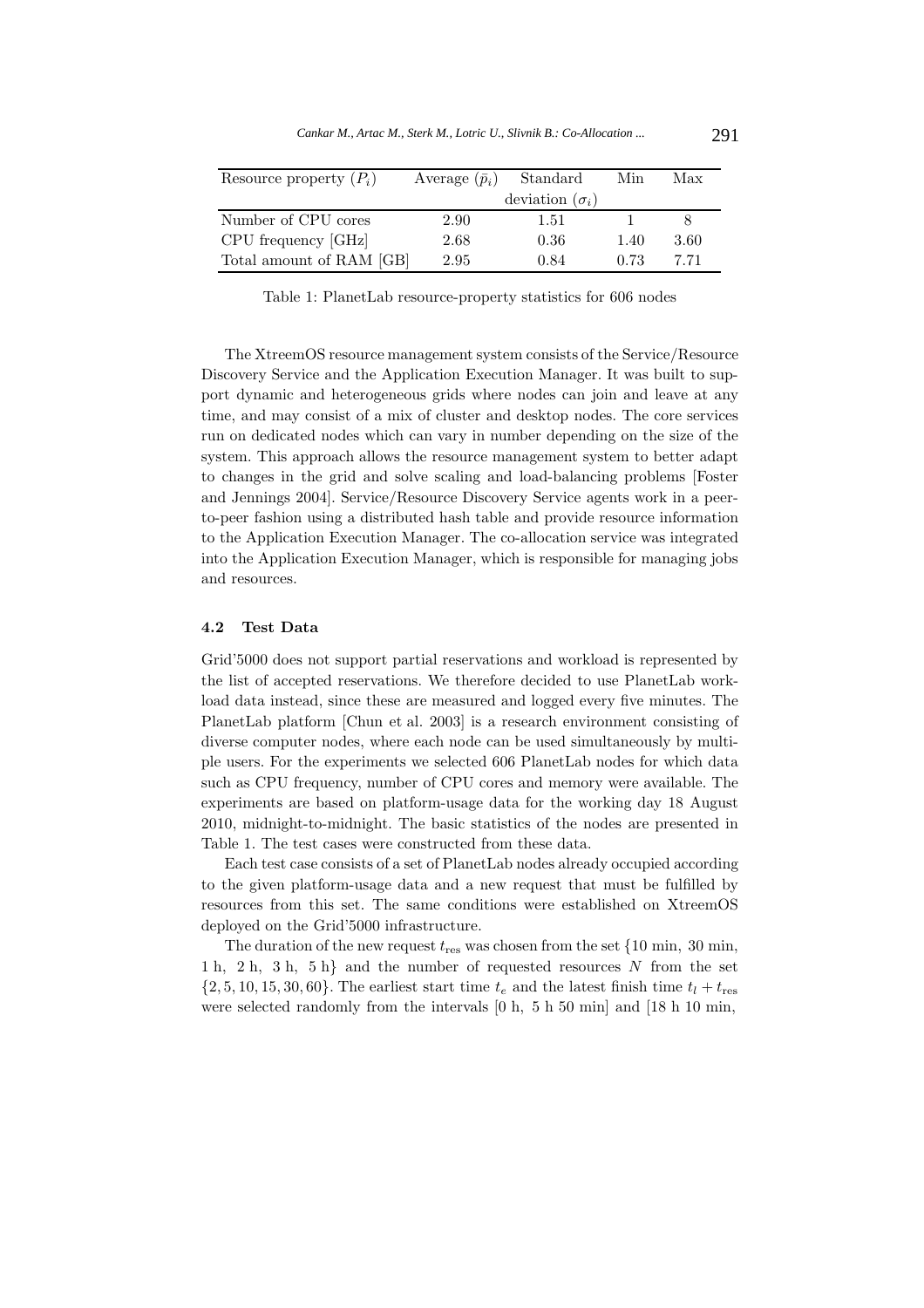24 h], respectively. The value  $d_i$  of the resource property  $P_i$  in the new request was chosen randomly from the interval

$$
[N(\bar{p}_i - 2\sigma_i), N(\bar{p}_i + 0.5\sigma_i)], \qquad (4)
$$

where  $\bar{p}_i$  and  $\sigma_i$  are the average and the standard deviation of  $p_{ij}$  over all nodes, respectively. By setting the upper boundary of the interval at an above-average level, we permitted some requirements to be difficult to fulfil. AMD Opteron nodes running XtreemOS were required by specifying qualitative resource properties.

For each number of requested resources we generated 90 test cases with simple requests and 90 test cases with collective requests sharing the same requirements except for  $e_i$ . For simple requests we set  $e_i = d_i/N$  to require uniform distribution of resource properties, while for collective requests we set  $e_i = d_i/2N$  to limit unequal distribution of resource properties.

# **4.3 Algorithm Parameters**

The administrator can regulate the quality of solutions and the responsiveness of the system using the algorithm parameters  $M_{\text{init}}$ ,  $M_{\text{max}}$ ,  $L_1$ , and  $L_2$ , described in Section 3. Parameters  $M_{\text{init}}$  and  $M_{\text{max}}$  limit the initial and the final size of the search set. The influence of parameter  $L_1$  is only expressed in critical cases, when it is hard to find the appropriate list of resources due to the highly utilised grid system or a complex request. The parameter  $L_2$  regulates optimisation larger values allow the algorithm to spend more time optimising the admissible solution computed in Phase IV at the expense of search time.

We set the parameters according to statistical data from the Nancy site of Grid'5000 [Orgerie and Lefèvre 2010]. The average request on the site required around 15 resources and had more than 25,000 reservations in its peak week. On average this means one successful request every 24 seconds, but during the busiest time of the day we can expect a new request every second.

We used a set of test cases requesting 15 resources to set  $M_{\text{init}}$ . To minimise the effect of operating system interactions, we used a single pass of the algorithm. We evaluated  $M_{\text{init}}$  for values 2, 3, 4, 6, and 8. The results show that  $M_{\text{init}} = 3$ gives a good trade-off between solution quality and speed, as it provides 50% more solutions than  $M_{\text{init}} = 2$  and only 7% less than  $M_{\text{init}} = 4$ , with  $M_{\text{init}} = 4$ taking 60% more time in test cases with no solution. With values of  $M_{\text{init}} > 4$ the increase of the number of solutions does not justify the increase in time consumption.

The algorithm consists of six phases, with the first and the last phase interacting with other operating system modules. To eliminate the influence of communication and infrastructure overheads in the experiments, only a single pass of Phases II to V was considered, i.e.,  $M_{\text{max}} = M_{\text{init}}$ .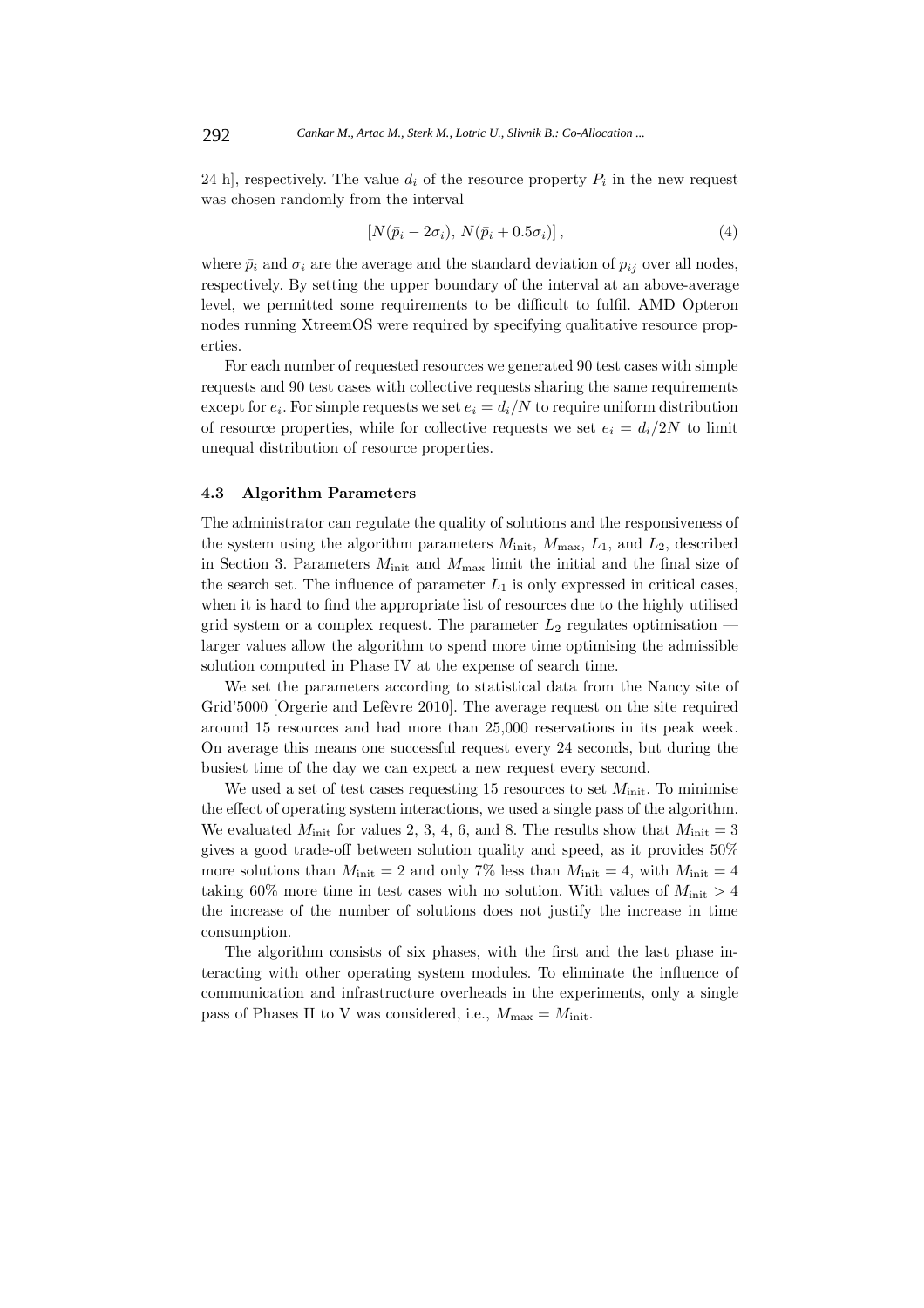|                                          | Requested resources |               |                          |     |    |                |          |
|------------------------------------------|---------------------|---------------|--------------------------|-----|----|----------------|----------|
| Solutions found with:                    | $\mathcal{D}$       | 5.            | $\mathbf{I}(\mathbf{I})$ | -15 | 30 | 60             | $\Sigma$ |
| Simple approach                          | 28                  | 27            | 24                       | 19  | 27 | 21             | 146      |
| Collective approach                      | 49                  | 59            | 56                       | 55  | 54 | 49             | 322      |
| Earlier start with collective approach   | 4                   |               |                          |     | 5  | $\mathcal{D}$  | 26       |
| Equal start time                         | 24                  | 20            | 23                       | 12  | 22 | -19            | 120      |
| Better utilisation (simple approach)     | $\theta$            | $\mathcal{D}$ | 4                        | 5   | 6  | $\overline{4}$ | 21       |
| Better utilisation (collective approach) |                     | 13            | 15                       | 7   | 16 | - G.L          | 73       |

Table 2: Comparison of collective and simple approaches in all 540 test cases.

The parameters  $L_1$  and  $L_2$  linearly increase the time consumption of Phases IV and V respectively (see Phase IV and V), while increasing the likelihood of finding the earliest solution with a high utilisation factor. We tested parameters  $L_1$  and  $L_2$  in a range from 2 to 50 and found that neither the number nor the quality of the admissible solutions obtained improved significantly after  $L_1 = 7$ and  $L_2 = 10$ .

With parameters  $M_{\text{init}} = 3$ ,  $L_1 = 7$ , and  $L_2 = 10$  the algorithm search time for a 15 resource request is less than 0.1 s and for a 60 resource request less than 1 s on average on a 2.2 GHz CPU AMD Opteron 275. This ensures a good system response at peak request times and a high probability of successful reservation in Phase VI. The chosen parameter values were used in the experiments.

#### **4.4 Quality of Solution**

To assess the performance of the described algorithm, its outputs were compared with solutions obtained by specifying simple requests. Due to the stochastic nature of the algorithm, the search in each test case was repeated 1000 times.

The results in Table 2 show that the simple approach provided a solution in 27% of the test cases, while the collective approach is better since it provided a solution in 60% of the test cases. The collective approach started jobs earlier in 18% of the test cases in which both approaches obtained a solution. More specifically, the results showed that jobs are started on average 3 h earlier. Furthermore, in test cases where both approaches obtained solutions with the same start times, the collective approach provided more than three times as many test cases with a better utilisation factor than the simple approach. Detailed analysis showed that the relative improvement of the utilisation factor also favours the collective approach, by 8.5% on average. It is important to note that the results show no correlation between the number of requested nodes and the probability of finding a solution.

We also compared the results of the simple and collective approaches to op-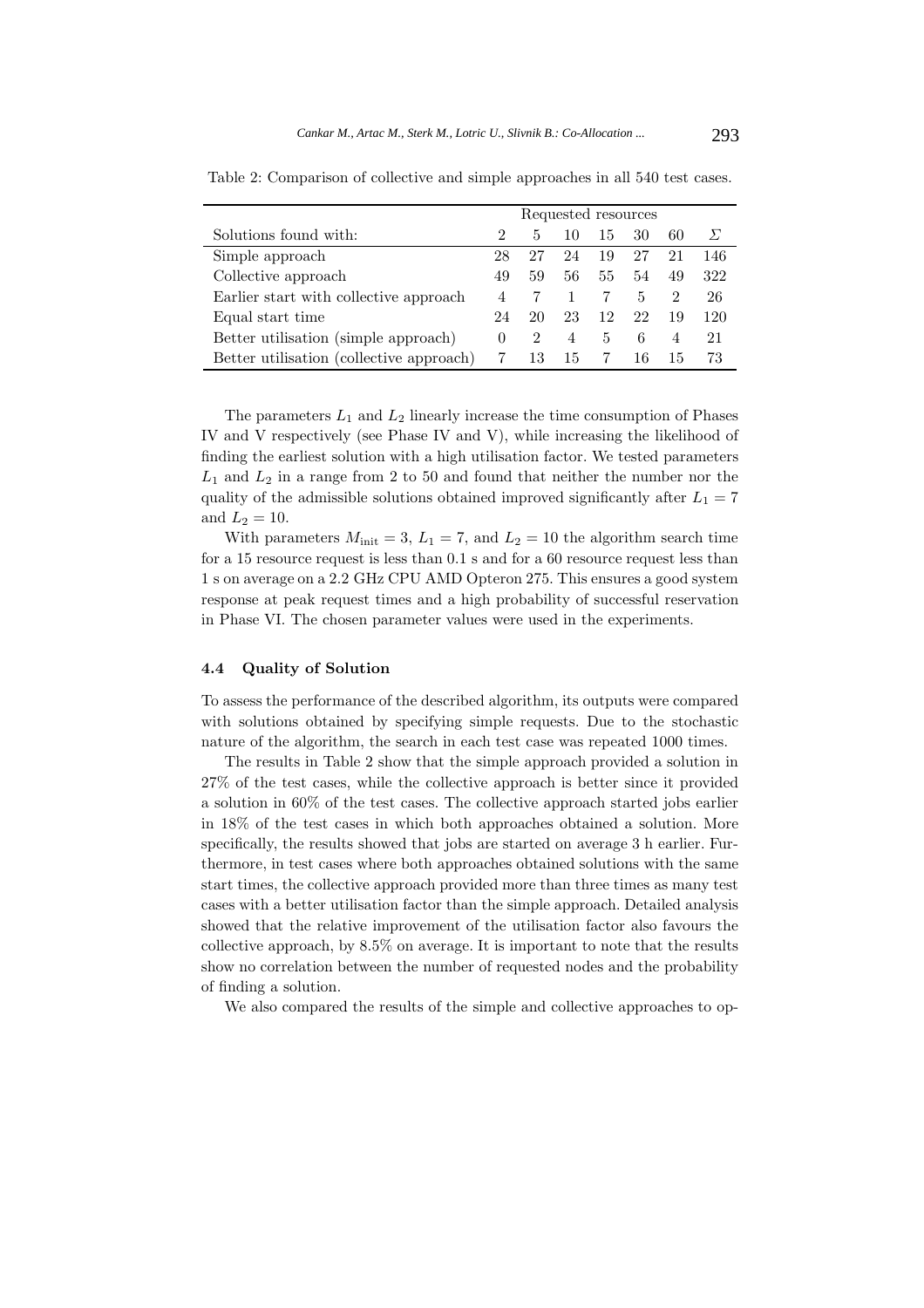|                                                 | Collective Simple |       |
|-------------------------------------------------|-------------------|-------|
| Solution found                                  | 59                | 27    |
| Suboptimal (later) start time/average delay [h] | 3/1.5             | 7/2.5 |
| Utilisation factor at same start times          |                   |       |
| (portion of the optimal utilisation factor)     | 0.92              | 0.84  |
| Test cases where utilisation factor is above    |                   |       |
| $99\%$ of the optimal                           | 22                |       |

Table 3: Comparison of collective and simple approaches and optimal solutions for 5 resources.

timal solutions. Given the NP-completeness of the problem, a brute-force search for the optimal solution is extremely time-demanding. To make the process feasible, we limited the analysis to the test cases requesting five resources.

A brute-force search finds a solution in 59 test cases. Table 3 shows that the collective approach is successful in all of these test cases. Only three of the solutions have suboptimal start times, while others have an average utilisation factor 92% of the optimal. Detailed analysis showed that the collective approach found 22 test cases with a utilisation factor higher than 99% of the optimal. Overall, the results obtained by collective approach are clearly better than those obtained by the simple approach.

### **4.5 Time Complexity**

The search time depends on grid utilisation, the number of requested resources and request complexity. The average search times presented in Figure 2 increase with the number of requested resources. The simple approach is faster, especially in test cases without a solution. In these cases it gives up the search in the early stages because of the high values of individual requirements preventing the algorithm from collecting enough resources to form a solution.

The collective approach requires more time than the simple approach. The search time of the collective approach in test cases without a solution is mainly attributed to additional sweeps for possible start times in Phase IV. Search times increase as the number of requested resources grows. Phase II reduces the average search times of test cases without a solution. In test cases requesting 5 or 10 resources Phase II rejected about half of the test cases without a solution.

The relative time consumption of Phase II is less than 1%, while Phase III needs around 5% of the total search time. The rest of the time is consumed by Phases IV and V. If Phase IV is reached and if an admissible solution is hard to obtain, Phase IV takes more time than Phase V. Otherwise the majority of the search time is consumed by Phase V. The average improvement of the utilisation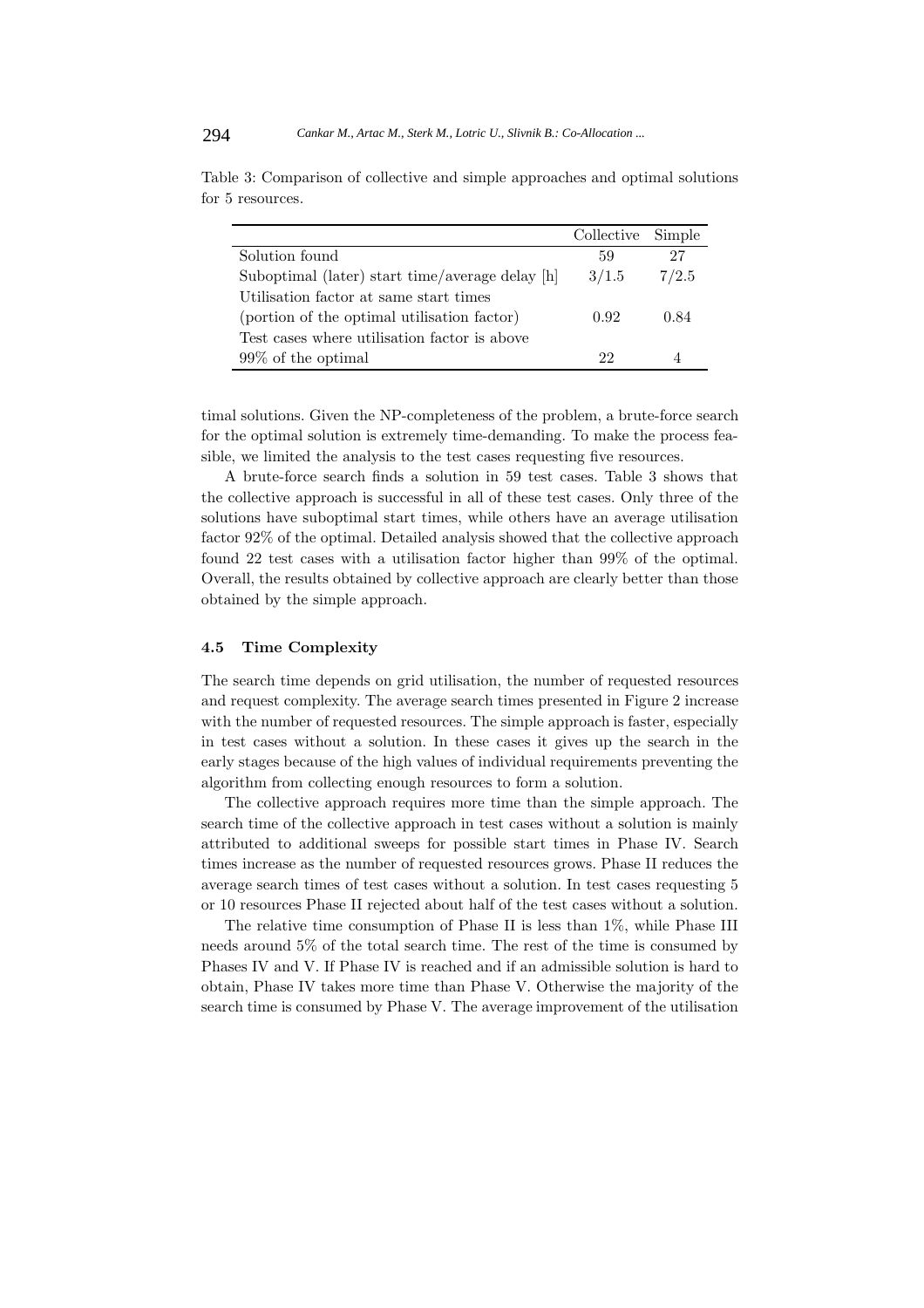

Figure 2: Average algorithm search times as a function of the number of requested resources.

|                         | Phases I-VI | Phases II-V |
|-------------------------|-------------|-------------|
| Minimal [ms]            | 126.4       | 0.008       |
| Maximal [ms]            | 324.9       | 9.167       |
| Average [ms]            | 169.8       | 1.004       |
| Standard deviation [ms] | 29.4        | 1.664       |

Table 4: Search time statistic of 90 test cases requesting 5 nodes.

factor in Phase V is about 10%.

# **4.6 Operating System and Infrastructure Overheads**

To assess the total time consumption of the algorithm (including Phases I and VI), we deployed the XtreemOS operating system on eight 2.6 GHz AMD Opteron 2218 and seven 2.2 GHz AMD Opteron 275 Grid'5000 nodes. The Application Execution Manager with our co-allocation module ran on one of the 2.2 GHz AMD Opteron 275 nodes. We preset the resource properties and the reservations of each XtreemOS resource to reflect the same state of the resources described in the test cases. The experiment was limited to test cases requesting 5 resources. After the algorithm performed the co-allocation, the timetables and resource properties were reset to enable new independent tests. Each test case was repeated 100 times.

The time consumption of XtreemOS is presented in Table 4. The overhead of Phases I and VI, which amounts to almost 170 ms on average, is attributed to network communication, request message processing and actions of other XtreemOS modules such as user authentication, monitoring and logging.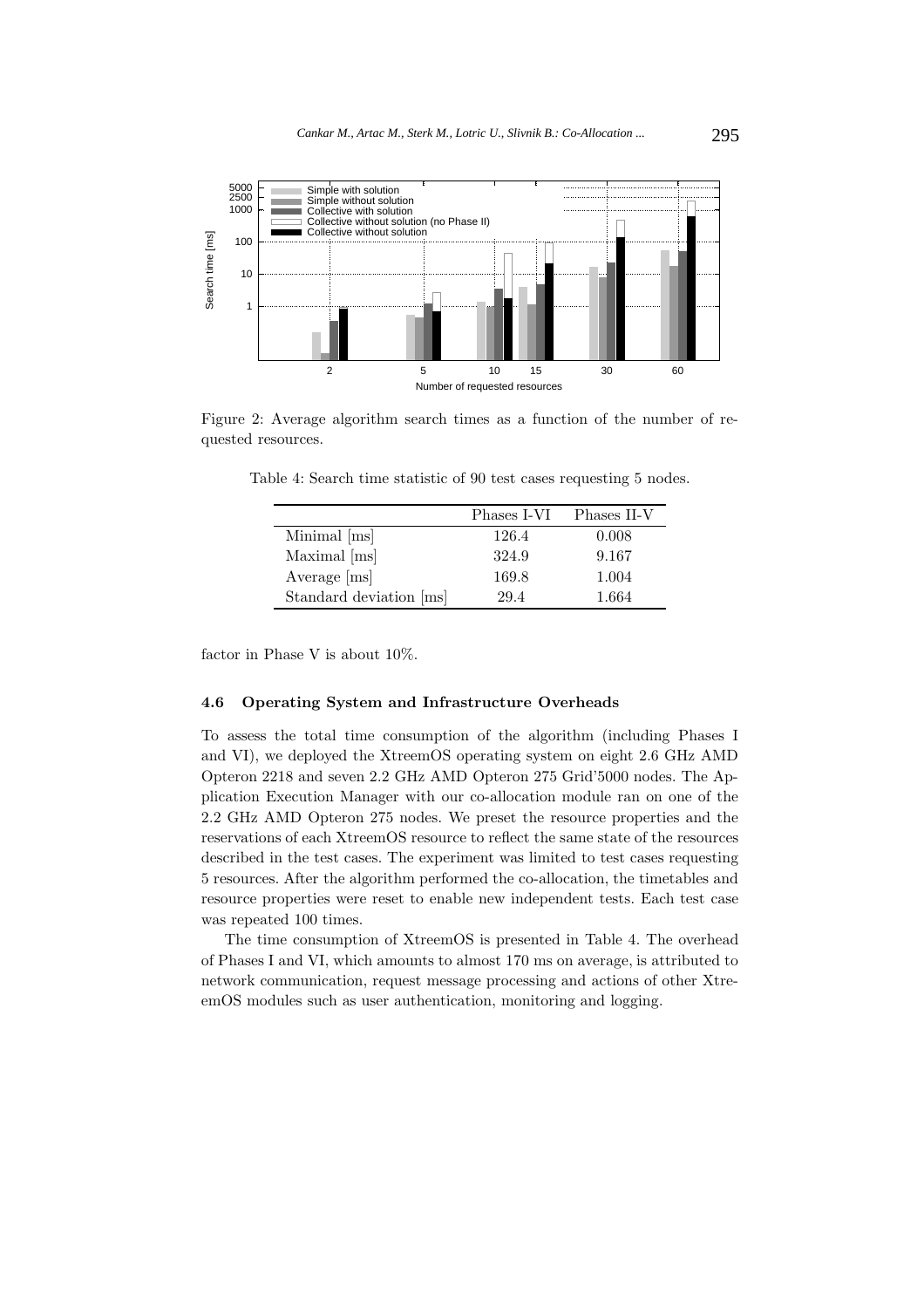### **5 Conclusion**

The most common co-allocators today lack the ability to adapt to a heterogeneous and dynamic grid infrastructure. The co-allocation algorithm described in this paper presents a novel approach to tackling these issues.

The main idea of the proposed co-allocation algorithm is to extend simple co-allocation requests with collective requirements, support for partial resource reservation, and optimisation of job placement in terms of grid utilisation. The algorithm uses a heuristic approach and consists of six phases: it limits the search to a reasonably sized resource set, checks the obtained resource set timetables, selects possible start times, searches for admissible solutions and tries to find the most appropriate, resource set. The algorithm cannot guarantee the optimal solution, because the search may last longer than the user is willing to wait. To obtain a compromise between the quality of the solution and the search time, the search stops after a given number of iterations.

We implemented the proposed algorithm in the XtreemOS grid operating system. The co-allocation module of any other operating system can use this algorithm to support collective requests, although partial resource reservation can only be used if the grid system supports this functionality.

The experiments on the Grid'5000 infrastructure clearly show that, despite its simplicity, in most cases the algorithm finds an appropriate solution if one exists. The algorithm finds twice as many solutions if collective requests are used instead of simple requests. It thus contributes to better utilisation of the system. The search time of the algorithm is dependent above all on the number of requested nodes and current grid utilisation.

Each time it runs, the algorithm performs optimisation of grid utilisation on a subset of all grid nodes. Since this subset change every time the algorithm is invoked, local optimisation hopefully leads to global optimisation of grid usage.

In the future we intend to explore grid-usage tendencies to predict the probability of the existence of a solution for a given co-allocation request based on the current state of a grid. By means of grid-usage evaluation, we plan to improve the performance of the search. In addition, by including the possibility of rescheduling existing reservations, it would be possible to achieve even better utilisation and efficiency, as well as better management of resource failures.

### **Acknowledgements**

This research was funded partly by the European Union (European Social Fund) and partly by the European FP6 project XtreemOS under EC contract number IST-033576. The experiments presented in this paper were carried out using the Grid'5000 experimental test bed, developed under the INRIA ALADDIN devel-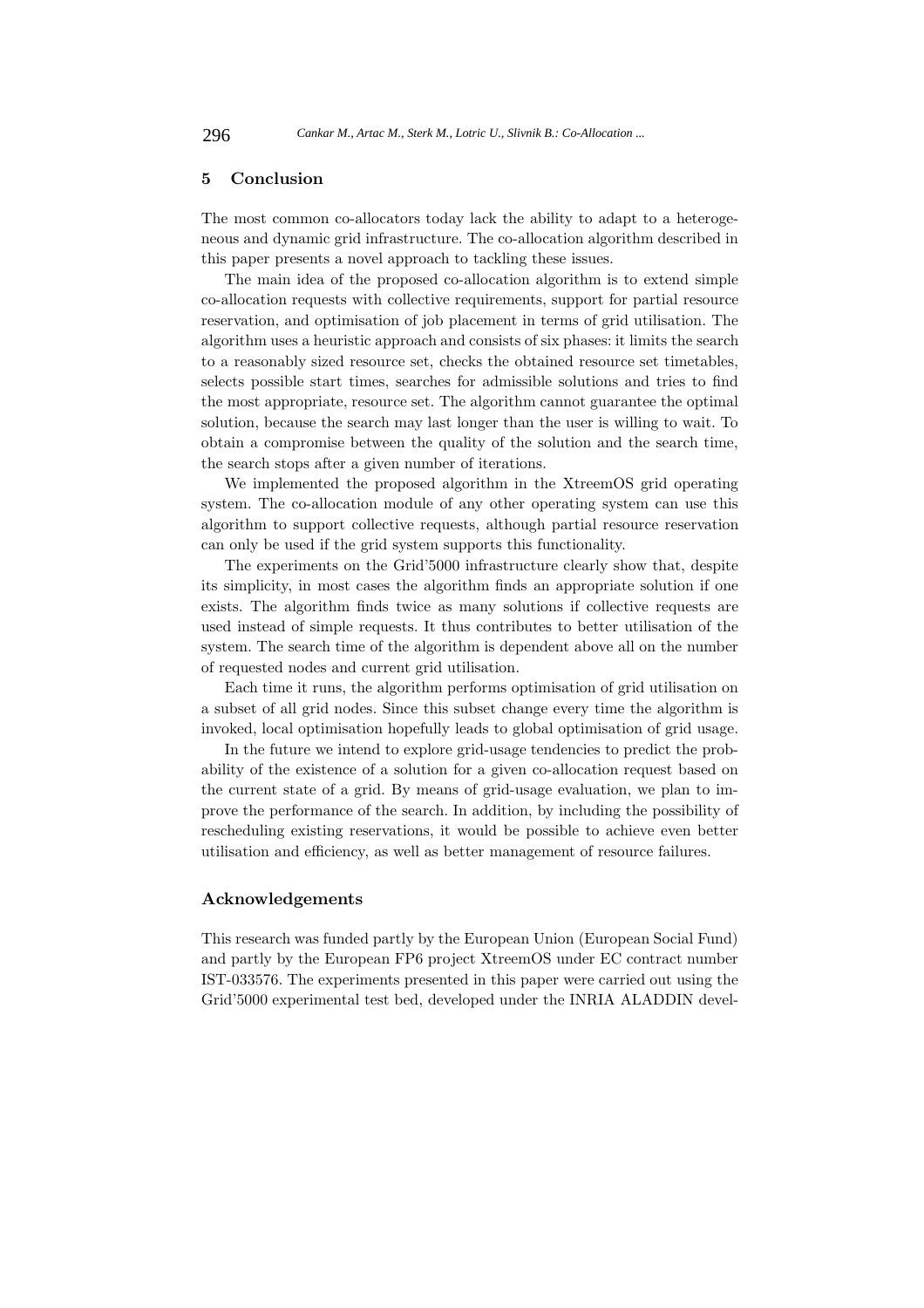opment action, with support from CNRS, RENATER and several universities, as well as other funding bodies (see https://www.grid5000.fr).

#### **References**

- [Cankar et al. 2010] Cankar M., Hadalin P., and Artač M. "Co-allocation of computational resources in XtreemOS grids"; Proc. ERK'10, IEEE (2010), 10–13.
- [Cappelo et al. 2005] Cappello F., Caron E., Dayde M., Desprez F., Jegou Y., Primet P., Jeannot E., Lanteri S., Leduc J., Melab N.: "Grid'5000: a large scale and highly reconfigurable grid experimental testbed",GridComputing Workshop IEEE, (2005) 99–106.
- [Castillo et al. 2009] Castillo C, Rouskas G, Harfoush K.: "Resource co-allocation for large-scale distributed environments"; Proc. HPDC'09, ACM, (2009), 131–140.
- [Chun et al. 2003] Chun B., Culler D., Roscoe T., Bavier A., Petterson L., Wawrzoniak M., Bowman M.: "Planetlab: An Overlay Testbed for Broad-Coverage Services"; Proc. ACM SIGCOMM 33, 3, (2003), 3–12.
- [Cortes et al. 2008] Cortes T, Franke C, Jégou Y, Kielmann T, Laforenza D.: "XtreemOS: a vision for a Grid operating system"; White paper, (2008);
- [Czajkowski et al. 1999] Czajkowski K., Foster I., Kesselman C.: "Resource coallocation in computational grids"; Proc. HPDC'99, IEEE, (1999) 219–228.
- [Elmroth and Tordsson 2007] Elmroth E. and Tordsson J.: "A standards-based Grid resource brokering service supporting advance reservations, coallocation, and cross-Grid interoperability"; Concurrency and Computation: Practice & Experience, 21, 18, (2009), 2298–2335.
- [Foster et al. 1999] Foster I, Kesselman C., Lee C., Lindell B, Nahrstedt K., and Roy A.: "A distributed resource management architecture that supports advance reservations and co-allocation"; Proc. IWQoS'99 IEEE, (1999), 27–36.
- [Foster and Jennings 2004] Foster I. and Jennings NR.: "Brain meets brawn: Why grid and agents need each other"; Agents and Multiagent Systems, (2004), 8–15.
- [García-Peñalvo et al. 2012] García-Peñalvo F.G., Forment M.A., and Lytras M., "Some Reflections about Service Oriented Architectures, Cloud Computing Applications, Services and Interoperability J. UCS Special Issue"; Journal of Universal Computer Science, 18, 11, (2012), 1405–1409.
- [Liu and Foster 2003] Liu C, Foster I.: "A constraint language approach to grid resource selection"; Proc. HPDC-12 (2003), 1–13.
- [MacLaren 2007] MacLaren J.: "HARC: the highly-available resource co-allocator"; Proc. 2007 OTM confederated international conference on On the move to meaningful internet systems: CoopIS, DOA, ODBASE, GADA, and IS-Volume Part II, (2007); 1385–1402.
- [Mohamed and Epema 2008] Mohamed H, Epema D.: "KOALA: a coallocating grid scheduler"; Concurrency and Computation: Practice and experience 20, 16, (2008), 1851–1876.
- [Netto and Buyya 2010] Netto MAS, Buyya R.: "Co-Resource Co-allocation in Grid Computing Environments"; Handbook of Research on P2P and Grid Systems for Service-Oriented Computing: Models, Methodologies and Applications, chap. 20. 1 edn., Information Science Publishing - Imprint of: IGI Publishing: Hershey, PA, (2010), 476–494.
- [Nicolas et al. 2011] Nicolas C., Joseph E., and Martin S.. "OAR Documentation - User Guide"; Technical report, also appeared as electronic version http://oar.imag.fr/documentation/.
- [Nou et al. 2010] Nou R., Giralt J., Corbalan J., Tejedor E., Fito J.O., Perez J.M., and Cortes T., :"Xtreemos application execution management: A scalable approach"; Proc. GRID'10, IEEE, vol. 2 (2010), 49–56.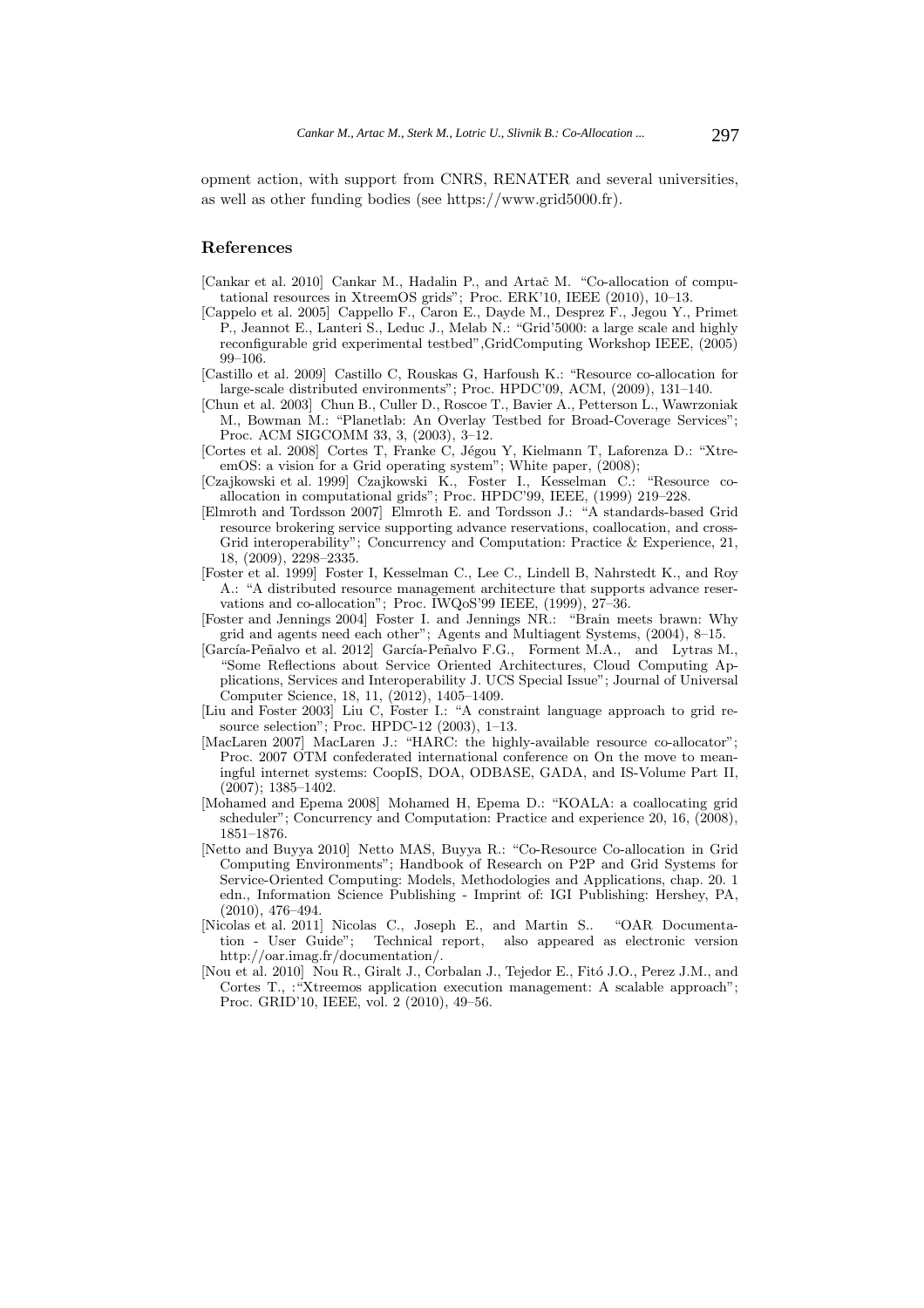- [Orgerie and Lefèvre 2010] Orgerie, A. Lefèvre, L.: "A year in the life of a large scale experimental distributed system: the Grid'5000 platform in 2008"; Technical Report, INRIA, RR–7481, (2010).
- [Takefusa et al. 2007] Takefusa A., Nakada H., Kudoh T., Tanaka Y., Sekiguchi S.: "GridARS: An advance reservation-based grid co-allocation framework for distributed computing and network resources"; Proc. JSSPP'07, Springer-Verlag, (2007), 152–168.
- [Younge et al. 2011] Andrew J. Younge, Robert Henschel, James T. Brown, Gregor von Laszewski, Judy Qiu, and Geoffrey C. Fox: "Analysis of Virtualization Technologies for High Performance Computing Environments"; Proc. CC'11, IEEE,  $(2011), 9-16.$

### **Appendix – NP-Completeness**

Many scheduling problems are similar to the problem of co-allocation as defined in Section 2. The list of similar NP-complete problems includes minimum flow shop scheduling, minimum job shop scheduling, and minimum multiprocessor scheduling [Garey and Johnson 1979]. Due to the specific form of the criterion function, i.e. the multiplication of utilisations, we provide a proof that the presented co-allocation problem is NP-complete. The proof is made for a subproblem where all resources are free and  $e_i = d_i/(2N)$ . If these two constraints are removed, the problem does not become any simpler.

In the general case, we assume a set R of n resources and a set P of m quantitative resource properties, i.e.,  $\mathcal{R} = \{R_1, R_2, \ldots, R_n\}$  and  $\mathcal{P} = \{P_1, P_2, \ldots, P_m\}.$ The quantity of a resource property  $P_i$  provided by a resource  $R_i$  is denoted by  $p_{ij}$  and a required amount of a resource property  $P_i$  is denoted by  $d_i$ . Furthermore, we assume  $p_{ij} \in \mathbb{N}_0$  and  $d_i \in \mathbb{N}_0$ .

A requirement  $d_i$  is fulfilled by a subset of resources if their combined quantity of the resource property  $P_i$  is greater than or equal to  $d_i$ . The goal is to find N resources which together fulfil the requirements for all resource properties.

However, the minimal amount of a resource property provided by a single resource should be not less than one half of the average provided by all the selected resources. To avoid selecting resources that provide too much of any particular resource property, the product of all the resource properties provided by all the resources should not exceed the product of all the requirements by more than a certain factor. The decision problem regarding the fulfilment requirements is formulated as follows:

# **Optimal Requirements Fulfilment**

INSTANCE:  $P \in \mathbb{N}_0^{m \times n}$  of  $p_{ij}$ 's and  $D \in \mathbb{N}_0^n$  of  $d_i$ 's; positive integers  $N \leq n$ , a and b where  $a \leq b$ .

QUESTION: Is there a set  $S \subseteq \{1, 2, ..., n\}$  such that  $|S| = N$  where

$$
\sum_{j \in S} p_{ij} \ge d_i \quad \text{and} \quad \forall j \in S : p_{ij} \ge \frac{d_i}{2N} \quad , \tag{1}
$$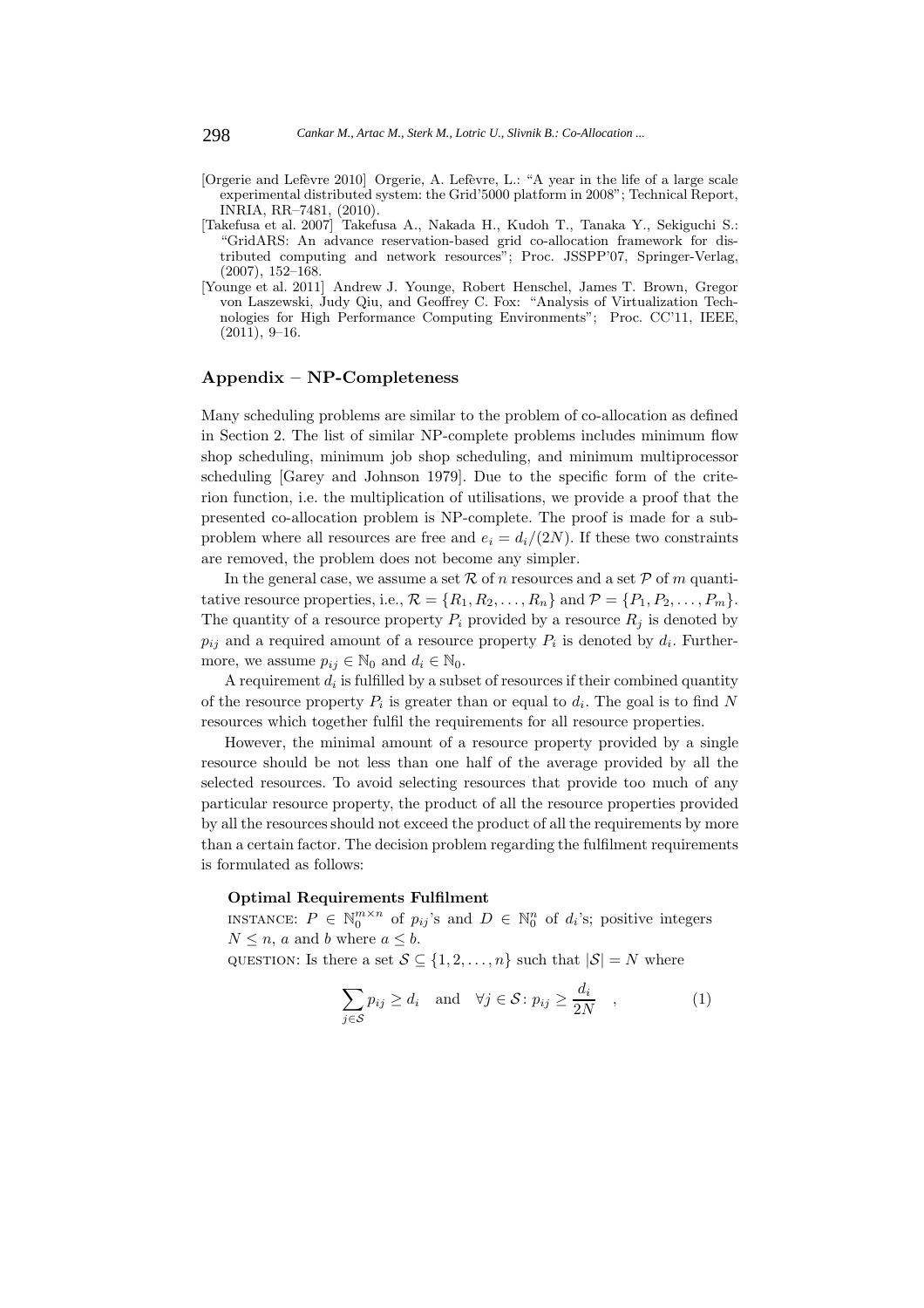for all  $i \in \{1, 2, \ldots, m\}$ , and

$$
\prod_{i \colon d_i \neq 0} \left( \frac{d_i}{\sum_{j \in S} p_{ij}} \right) \geq \frac{a}{b} \quad ? \tag{2}
$$

**Theorem 1.** *The optimal requirements-fulfilment problem is NP-complete.* Proof: The optimal requirements-fulfilment problem clearly belongs to NP as it takes time  $\mathcal{O}(n \cdot m)$  to verify a solution.

To prove that the optimal requirements-fulfilment problem is NP-complete, we reduce the minimum-cover problem, itself an NP-complete problem, to it. The minimum-cover problem is formulated as follows:

**Minimum Cover** (SP5 in [Garey and Johnson 1979])

INSTANCE: Collection  $\mathcal C$  of subsets of a finite set U, i.e.,  $\mathcal C \subseteq 2^{\mathcal U}$ ; positive integer  $k \leq |\mathcal{C}|$ .

QUESTION: Does  $C$  contain a cover for  $U$  of size k or less, i.e. does there exist a collection  $C' \subseteq C$  such that  $\cup_{C \in \mathcal{C}'} C = \mathcal{U}$  and  $|C'| \leq k$ ?

To reduce the minimum-cover problem to the minimal requirements-fulfilment problem, we transform an instance  $\langle \mathcal{U}, \mathcal{C}, k \rangle$  of the minimum-cover problem to k instances of the minimal requirements-fulfilment problem, one instance for every  $k' \in \{1, 2, \ldots, k\}$  (note that  $k \leq |\mathcal{C}|$  and so the value of k is polynomic in the size of the input).

To construct an instance of the minimal requirements-fulfilment problem for a particular  $k'$ , we consider all the elements  $u_i$  of the set  $\mathcal U$  as resource properties and all the sets  $C_j \in \mathcal{C}$  as resources. Hence,  $m = |\mathcal{U}|$  and  $n = |\mathcal{C}|$ . Furthermore, let  $p_{ij}$  be defined as

$$
p_{ij} = \begin{cases} 1 & u_i \notin C_j \\ 2k' & u_i \in C_j \end{cases}
$$

and let  $d_i = 2k'$ . Finally, let  $a = 1$  and  $b = k'^{|\mathcal{U}|}$ . The transformation can be made in polynomial time: the collection C can be transformed in time  $\mathcal{O}(m \cdot n)$ to yield P, and D can be generated in time  $\mathcal{O}(n)$ .

The instance of the minimal requirements-fulfilment problem for a particular k' has a solution if and only if C contains a cover for U of size  $k'$ . To see that, one should make two observations. First, because  $\sum_{j \in S'} p_{ij} \leq 2k'^2$  and  $\prod_{i : d_i \neq 0} d_i =$  $(2k')^m$ , condition (2) is always fulfilled as

$$
\prod_{i\colon d_i\neq 0}\left(\frac{d_i}{\sum_{j\in\mathcal{S}'}p_{ij}}\right)\geq \prod_{i\colon d_i\neq 0}\left(\frac{2k'}{2k'^2}\right)=\frac{1}{k'^m}.
$$

Second, if requirement  $d_i$  is fulfilled, then there exists at least one j so that  $p_{ij} =$  $2k'$  and hence  $u_i \in C_j$  for  $C_j \in \mathcal{C}'$  (if such j does not exist, then  $\sum_{j \in \mathcal{S}'} p_{ij} =$